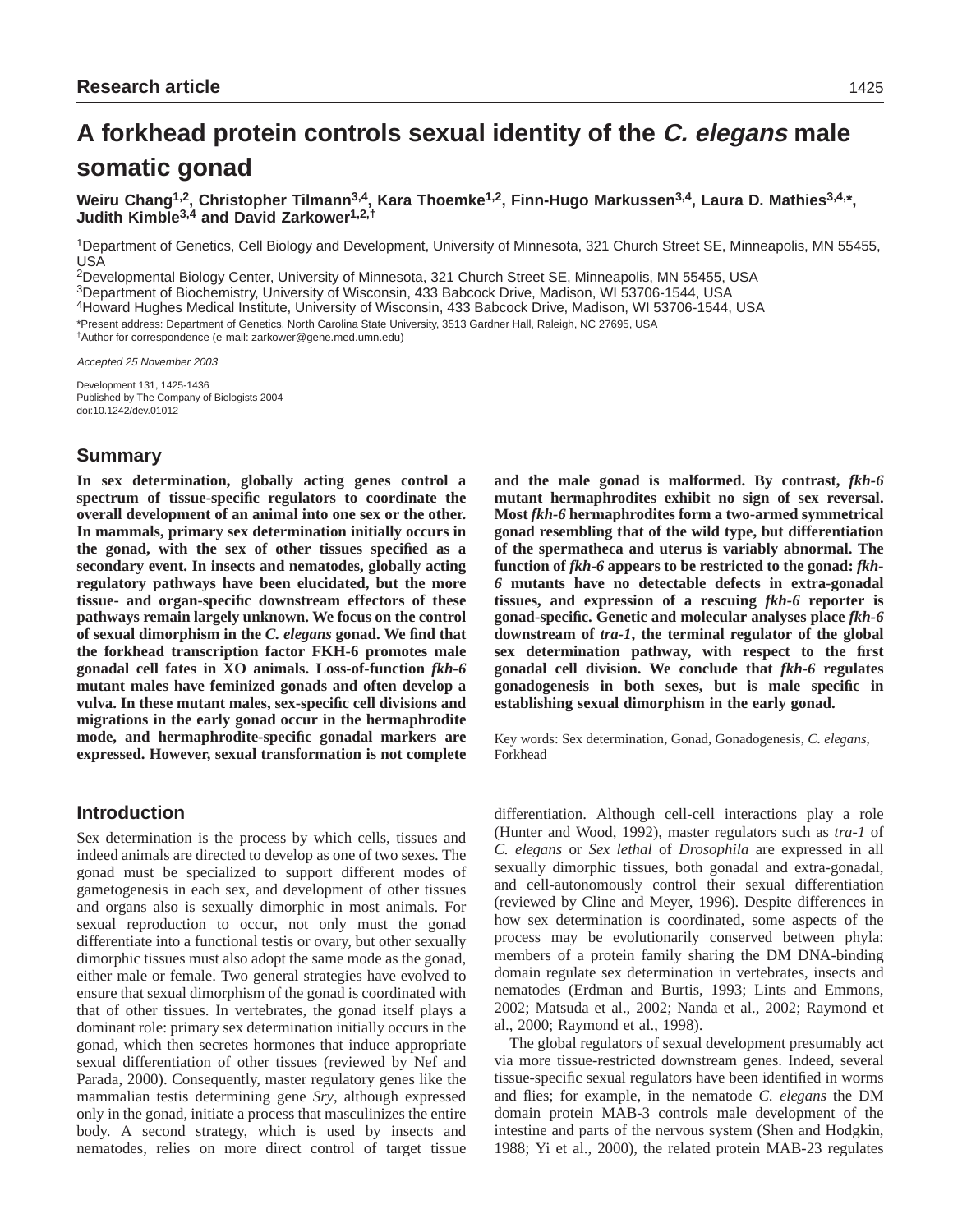male development of mating muscles, nervous system and posterior hypodermis (Lints and Emmons, 2002), and FOG-1 and FOG-3 act in the germline to promote spermatogenesis (Barton and Kimble, 1990; Ellis and Kimble, 1995). Similarly, in *Drosophila*, Fruitless controls male development of the CNS and musculature (Ito et al., 1996; Ryner et al., 1996), Takeout acts in fat cells in the head to promote male courtship behavior (Dauwalder et al., 2002) and Dissatisfaction regulates courtship behavior in the nervous system of both sexes (Finley et al., 1997). Although the action of such proteins begins to reveal how global regulators impose sexual dimorphism on individual tissues, the downstream regulators remain unknown in many tissues. In particular, no gonad-specific sexdetermining gene has been identified in any invertebrate, despite the central role in sexual reproduction of the gonad and its highly dimorphic anatomy in most species.

This paper focuses on control of sexual dimorphism in the gonad of *C. elegans*. The two sexes of *C. elegans* are the selffertilizing hermaphrodite (chromosomally XX) and the male (XO). Hermaphrodites can be considered females with sperm, a view underscored by the existence of closely related nematodes that reproduce as typical females and males. Therefore, *C. elegans* sex determination is likely to rely on a primal male/female control mechanism, with more recent regulatory modifications that permit hermaphroditism (Fitch and Thomas, 1997). Arguably the most crucial global regulator of sex determination in *C. elegans* is *tra-1*, which promotes female development in hermaphrodites and encodes TRA-1A, a zinc-finger protein of the Ci/GLI class of transcription factors (Hodgkin, 1987; Zarkower and Hodgkin, 1992). *tra-1* activity is essential for all aspects of female sex determination in somatic cells and also plays a crucial role in the germline (Hodgkin, 1987; Schedl et al., 1989). TRA-1A controls some downstream targets by direct transcriptional repression (Chen and Ellis, 2000; Conradt and Horvitz, 1999; Yi et al., 2000). The picture emerges, therefore, that TRA-1A promotes female cell fates by repressing the expression or activity of genes that otherwise would direct male development in specific tissues (reviewed by Zarkower, 2001).

Despite major differences in mature gonad morphology between the two sexes, most regulators of gonadogenesis identified so far play similar roles in both sexes (Hubbard and Greenstein, 2000; Friedman et al., 2000; Mathies et al., 2003; Miskowski et al., 2001; Siegfried and Kimble, 2002). Indeed, even *tra-1*, in addition to its essential role in directing hermaphrodite gonadal development, also has a minor role in male gonadogenesis (Hodgkin, 1987; Schedl et al., 1989) (L.M. et al., unpublished). Therefore, sexual dimorphism in the gonad may not arise by execution of unrelated parallel developmental programs in each sex, but rather by sex-specific modulation of an underlying common gonadogenesis program. In this respect, control of *C. elegans* gonadogenesis may resemble genital disc development in *Drosophila*, in which the *Doublesex* branch of the sex-determination pathway sexspecifically modulates the response to cell signaling pathways found in both sexes (reviewed by Christiansen et al., 2002).

In the work described here, we identify the forkhead transcription factor FKH-6 as a regulator of sexual dimorphism in the *C. elegans* gonad. The gonad of *fkh-6* mutant males is feminized: hermaphrodite-specific gonadal reporters are expressed; a vulva is frequently present; and early

gonadogenesis resembles that of hermaphrodites. By contrast, the overall morphology of mutant hermaphrodite gonads is normal in most animals, although mutants are infertile, because of defects in the differentiation of the hermaphrodite somatic gonad. Extra-gonadal tissues in both sexes appear to be normal in *fkh-6* mutants, and *fkh-6* reporters are expressed only in the gonad. Genetic and molecular analyses suggest that *fkh-6* acts downstream of *tra-1* in the first division of the somatic gonadal precursor cells, which establishes gonadal sexual dimorphism. Collectively, these results indicate that FKH-6 is an organspecific regulator of sexual dimorphism.

# **Materials and methods**

#### **Strains and genetic methods**

*C. elegans* strains were cultured and genetically manipulated as described previously (Sulston and Hodgkin, 1988). Strains were maintained and experiments conducted at 20°C unless otherwise stated. Most strains included a *him-8(e1489)* or *him-5(e1490)* high incidence of male mutation. The following mutations were used in this study: LGII, *bli-2(e768); lin-31(n301); unc-4(e120); tra-2(e1095)*; LGIII, *tra-1(e1099)*; LGIV, *him-8(e1489)*; LGV, *him-5(e1490).*

Integrated transgene arrays were as follows: *qIs56[lag-2::gfp, unc-119+]V; ayIs2[egl-15::gfp, dpy-20+]IV; ezIs1[K09C8.2::gfp, pRF4]X; bxIs13[egl-5::gfp, lin-15+]X*;

*syIS50[cdh-3::gfp, dpy-20+]; tnIs5[lim-7::gfp, pRF4]; leIs8[pes-8::gfp; pRF4]*;

*ezIs2[fkh-6(pro)::gfp, unc-119+]III*;

and *qIs76[tra-1::gfp, pRF4]*.

Extrachromosomal transgene arrays were leEx780[*ZK813.3*::gfp, pRF4]; and ezEx133[*fkh-6*(FL)::gfp, pRF4].

*fkh-6* mutations were maintained in trans to the balancer *mIn1[dpy-10(e128) mIs14]II*, where *mIs14* carries the integrated array *ccEx9747*. *ccEx9747* is an extrachromosomal array composed of three GFP constructs, one driven by a gut-specific enhancer and the others by *myo-2* and *pes-10* promoters (Edgley and Riddle, 2001). Heterozygotes were identified as animals of normal size with GFP expression in the pharynx and intestine, and mutants were identified as animals of normal size lacking GFP expression in these tissues.

#### **Isolation, mapping, and genetic manipulation of fkh-6 mutations**

*fkh-6(ez16)* was isolated in an F2 EMS mutagenesis screen (Sulston and Hodgkin, 1988) of *him-8(e1489)* animals carrying the integrated array *ezIs1*, which contains the male seminal vesicle and vas deferens marker *K09C8.2::gfp*. K09C8.2 was identified in a cDNA microarray screen for sex-enriched L4 mRNAs, comparing XX wild-type (N2) hermaphrodites with XX pseudomales (*tra-2; xol-1)* (K.T., W. Yi, V. Reinke, and D.Z., unpublished). Mutant lines with abnormal or absent *K09C8.2::gfp* expression were identified using a dissecting microscope with fluorescence optics. The *fkh-6(q641)* allele was isolated in a F2 EMS mutagenesis screen of *him-5(e1490)* animals for gonadogenesis defects.

The *ez16* and *q641* mutations were mapped between *lin-31* and *let-172* on LGII by three-factor mapping, and further localized by deficiency mapping. The deficiencies *maDf4*, *nDf3* and *nDf4* complemented *ez16* and *q641*, whereas *ccDf4*, *ccDf7*, *ccDf5* and *ccDf1* failed to complement. Single nucleotide polymorphism (SNP) recombinant mapping (Wicks et al., 2001) placed *ez16* to the left of a polymorphism contained in the cosmid M03A1. A cosmid from this region (B0286) was injected with pRF4 [*rol-6(su1006sd)*] (Mello et al., 1991) into *ez16/mIn1* hermaphrodites and found to rescue the *ez16* mutation. Fertile *fkh-6* homozygous hermaphrodites and *fkh-6* males with normal gonadal morphology were scored as positive for rescue.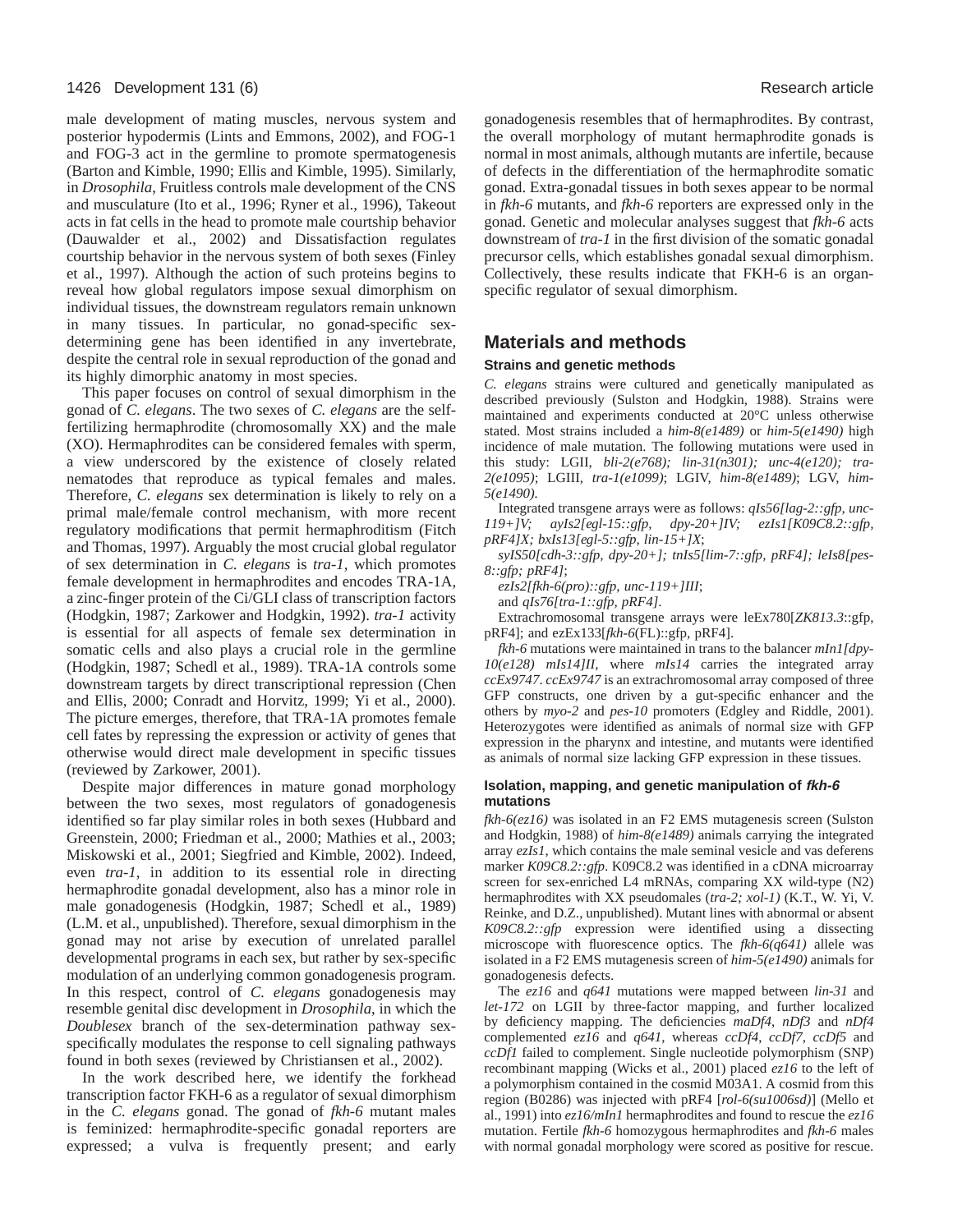A PCR fragment containing 6.7 kb of *fkh-6* upstream of the predicted start codon and 2 kb downstream of the predicted stop codon also rescued *ez16* mutants. In addition, RNAi directed against *fkh-6* gave the same phenotypes as *ez16* and *q641*. RNAi directed against *fkh-6* was performed by feeding bacteria expressing double-stranded RNA corresponding to *fkh-6* (B0286.5; a gift from J. Ahringer) as described (Ashrafi et al., 2003; Kamath et al., 2001).

#### **Molecular analysis of fkh-6 alleles**

Template DNA for sequencing was made by amplifying exons from genomic DNA prepared from N2 or *fkh-6(ez16, q641)* animals using the ExpandLongTM or ExpandTM High Fidelity PCR System (Roche). Three independent PCR reactions were sequenced for each exon from each strain using Big-Dye Terminator Ready Reaction Mix (PE/Applied Biosystems). Sequencing of *ez16* DNA identified a mutation in the predicted first codon, changing ATG to ATA (methionine to isoleucine). Sequencing *q641* DNA identified a G to A change in the first position of intron 2.

To confirm that the *fkh-6(q641)* mutation affects splicing, RT-PCR was performed. RNA was isolated from N2 or *fkh-6(q641)* L1 and L4  $XO$  and XX animals using Tri Reagent<sup>TM</sup> (Molecular Research Center), and cDNAs were prepared using Superscript II (Gibco). Sequencing of PCR products from two overlapping primer sets identified identical transcripts in wild-type XO and XX animals at L1 and L4. To predict the consequences of the *q641* insertion for the FKH-6 structure, the primary amino acid sequence of FKH-6 was aligned with residues in the Foxd3 (2HDC) solution structure (Jin et al., 1999) using Clustal-W (Thompson et al., 1994). The insertion caused by the *q641* mutation is in helix 2, which is immediately prior to two hydrophobic amino acids that are integral to the forkhead domain hydrophobic core (Phe-32 and Ile-33 in 2HDC; Phe-50 and Ile-51 in FKH-6). By altering the register of helix 2, the insertion is likely to disrupt formation of the hydrophobic core in FKH-6.

#### **Lineage analysis and laser ablations**

Cell divisions and migrations were followed by DIC microscopy using standard methods (Sulston and Horvitz, 1977). To determine whether Z1.a and Z4.p can divide, we laser ablated Z1.p and Z4.a (plus two of the four germ cells present at the time, to simplify the analysis). In wild-type males, this ablation does not affect the divisions of remaining cells (Kimble and White, 1981) (J. Kimble, unpublished). Ablations were performed as previously described (Bargmann and Avery, 1995) using a Micropoint Ablation Laser System (Photonics Instruments, Arlington, IL). L1 XO *fkh-6(q641)* and *fkh-6(ez16)* homozygotes were obtained as self-progeny from *fkh-6(q641)/mIn1; him-5(e1490)* or *fkh-6(ez16)/mIn1; him-8(e1489)* mothers. XO animals were identified based on the presence of an enlarged B blast cell. L1 *fkh-6(q641); tra-1(e1099)* double homozygotes were identified as self-progeny with a large B cell from *fkh-6(q641)/mIn1; tra-1(e1099)/+* mothers.

#### **fkh-6 reporters**

*fkh-6(pro)::gfp* (pWC1) was made by inserting a genomic DNA PCR fragment, extending from 6708 bp upstream of the predicted start codon to 239 bp downstream, into the pPD95.69 GFP vector (gift of A. Fire). The *fkh-6(FL)::gfp* (pWC2) rescuing GFP was made by inserting a genomic DNA PCR fragment, from 6708 upstream of the predicted start codon to 3402 downstream, into pPD95.67. Transgenic strains were created by microinjection as previously described (Mello and Fire, 1995). pWC1 was injected with pMM106b (*unc-119*+; a gift from D. Pilgrim) into *unc-119(ed3)* worms to generate *ezEx147*, and this strain was subsequently integrated to generate *ezIs2*. pWC2 was injected with pRF4 (Mello et al., 1991) into *fkh-6(ez16)* to generate the extrachromosomal array *ezEx133.*

pWC1 contains a single consensus TRA-1A binding site. pWC7, a derivative of this reporter with the consensus sequence changed from TTGGTGGTC to TTCTGCAGC was made by site-directed mutagenesis with the QuikChangeTM Site-Directed Mutagenesis Kit (Stratagene).

#### **Genetic mosaic analysis**

*fkh-6(ez16)* mutant hermaphrodites carrying an extrachromosomal array of *fkh-6(FL)::gfp* and pRF4 were assayed for the ability to lay eggs, indicating rescue of the *fkh-6* somatic gonadal defects. Progeny of rescued animals were examined for viability and inheritance of pRF4 (which causes a dominant roller, or Rol, phenotype). Five hermaphrodites produced large broods of fully viable mutant progeny, all non-Rol. In these hermaphrodites, the extrachromosomal array must have been lost, prior to the embryonic cell division forming P4, the blastomere from which the germline precursors Z2 and Z3 derive. Male and hermaphrodite progeny of germline mosaic hermaphrodites had the same gonadal phenotypes as homozygous *fkh-6* progeny from *fkh-6* heterozygotes. This indicates that any maternal contribution of FKH-6 to the germline is not functionally significant.

#### **tra-1 reporter**

The *tra-1::gfp* reporter (pJK876) was generated by inserting a *Pst*I to *Bam*HI fragment from cosmid F56C2 into pPD96.04 (a gift from A. Fire). This construct contains 8138 bp upstream of the *tra-1* start codon and fuses the first six amino acids of TRA-1 to GFP and βGAL. pJK876 was injected with pRF4 to generate *qEx480*, which was integrated to make *qIs76*.

#### **Results**

#### **A forkhead transcription factor required for male gonadal morphogenesis**

To find regulators of sexual dimorphism of the *C. elegans* gonad, we screened for mutants with sex-specific gonadal defects. In these screens, we examined F2 progeny of mutagenized hermaphrodites for mutations that either disrupted expression of the male seminal vesicle and vas deferens marker *K09C8.2::gfp*, or altered the morphology of the male gonad. Among the mutations identified were the alleles *ez16* and *q641*, on which we focus here. Both mutations are recessive and map between *lin-31* and *let-172* on LGII; they also fail to complement, indicating that they are mutations in the same gene (see Materials and methods).

We cloned the gene defective in *ez16* and *q641* by a combination of fine genetic mapping, cosmid rescue and RNAi (Materials and methods). The gene identified was *fkh-6*, one of a previously described family of *C. elegans forkhead*-related genes (Hope et al., 2003). The FKH-6 protein contains 323 amino acids, including a 96 amino acid region with high similarity to the DNA-binding domain of the forkhead/wingedhelix family of transcription factors (Hope et al., 2003; Weigel and Jackle, 1990) (Fig. 1A). Sequencing genomic DNA from *ez16* and *q641* homozygotes revealed their molecular lesions: *ez16* is a G-to-A transition predicted to alter the initiation codon from methionine to isoleucine, and *q641* is a G-to-A transition at the first nucleotide of intron 2, predicted to affect splicing between exons 2 and 3 (Fig. 1A). To confirm the effect of *q641* on splicing, we sequenced *fkh-6* cDNAs prepared by RT-PCR from wild-type and *fkh-6(q641)* L1 XO animals, and from mixed-stage *fkh-6(q641)* XX animals. *fkh-6(q641)* cDNA has a six nucleotide insertion at the junction of exons 2 and 3, owing to use of a downstream cryptic 5′ splice site. This is predicted to insert two amino acids into helix 2 of the forkhead domain. Alignment of FKH-6 to known forkhead domain structures (Materials and methods) suggests that the *q641*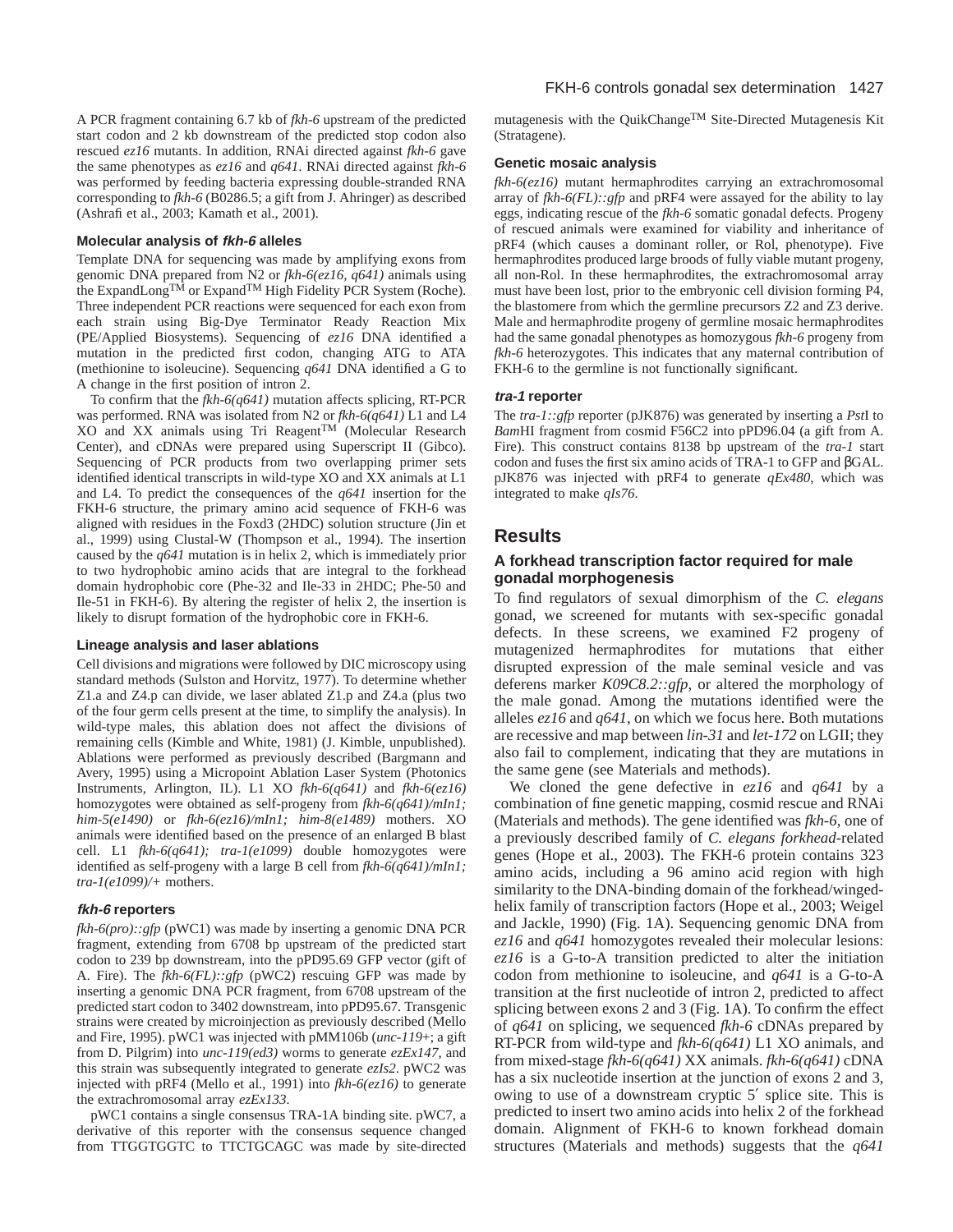**Fig. 1.** *fkh*-6 is required for gonadal development. (A) Molecular basis of *fkh-6* mutations. Boxes indicate exons; lines indicate introns. The forkhead domain (black) is encoded by two exons. Arrows indicate locations of mutations. The *ez16* and *q641* alleles are both single base changes, indicated in red: *ez16* affects the ATG start codon and *q641* affects the predicted splice donor site of the second intron. The *q641* transcript is spliced aberrantly, resulting in a two amino acid insertion in the forkhead domain (see text). (B,C) Adult XO males stained with DAPI to highlight gonadal nuclei. (B) Wild-type adult male gonad with elongate, J-shaped gonad. (C) *fkh-6(ez16)* adult male with disorganized gonad that has failed to elongate. Sperm are indicated by arrow. (D-F) Male gonads, differential interference contrast (DIC) optics. (D) Wild-type adult male with germline (gl), mature sperm, seminal vesicle (sv) and vas deferens (vd) indicated. (E) *fkh-6(ez16)* adult male with vulva indicated (arrowhead). (F) *fkh-6(ez16)* male at higher magnification, with mature sperm indicated (arrow). (G) Wild-type young adult XX hermaphrodite showing posterior gonad arm, with spermatheca (spth), oocytes (ooc) and embryo (emb) indicated. (H) Young adult *fkh-6(ez16)* hermaphrodite; embryo is



lodged in spermatheca and fertilized eggs, and oocytes can be seen backing up behind embryo. (I,J) Adult hermaphrodites stained with DAPI. (I) Wild-type adult hermaphrodite with two gonad arms indicated by brackets. (J) *fkh-6* adult hermaphrodite showing the one-armed gonad phenotype that occurs in ~10% of XX mutants. (K,L) Early L3 wild-type and *fkh-6* hermaphrodites at ten-cell somatic gonad primordium (SPh) stage. Dorsal and ventral uterine precursor cells are indicated by triangles; larger sheath/spermathecal precursor cells (SS) are indicated by arrow. (K) Wild-type early L3 hermaphrodite. Three of the six dorsal and ventral uterine precursor cells are visible, as is one of the four SS cells (other SPh cells are out of focal plane or obscured by intestine). (L) *fkh-6* early L3 hermaphrodite showing normal position of SPh cells. Three of six dorsal and ventral uterine precursors are visible, including differentiating anchor cell (AC). Two of four SS cells are in focal plane. (M) Wild-type adult male tail, with sensory rays and other copulatory structures. (N) *fkh-6* adult male tail, showing normal morphology. (O) Ventrolateral view of wild-type adult male showing *egl-15::gfp* reporter expression in sex muscles in the tail (Harfe et al., 1998). (P) Ventral view of *fkh-6* adult male expressing *egl-15::gfp* in sex muscles with normal morphology.

insertion destabilizes the hydrophobic core of the forkhead domain by shifting the orientation of two conserved hydrophobic residues in helix 2 (Phe-50 and Ile-51). The two *fkh-6* alleles have essentially identical phenotypes, either as homozygotes or in trans to a deficiency, and closely resemble *fkh-6(RNAi)*; in addition, *fkh-6(RNAi)* of *fkh-6* homozygotes does not enhance the mutant phenotype (Table 1, and data not shown). Collectively, these results indicate that both *fkh-6* alleles are strong loss-of-function mutations and may be null.

The gonadal defects in *fkh-6* mutant males are severe. Whereas wild-type adult males have an elongate one-armed

testis organized into distinct structures (Fig. 1B,D), *fkh-6* males have a gonad of variable size with no apparent elongation and with no obvious gonadal tissue organization (Fig. 1C,E,F). Spermatogenesis occurs in mutant males and mature sperm often develop (Fig. 1F), although the male germ line is disorganized, presumably owing to the severe dysgenesis of the somatic gonad. Strikingly, ~25% of *fkh-6* males have a vulva, and occasional animals (<1%) have two vulvae (Table 1, Fig. 1E,F).

The gonadal defects in *fkh-6* mutant hermaphrodites, by contrast, do not include sexual transformation and usually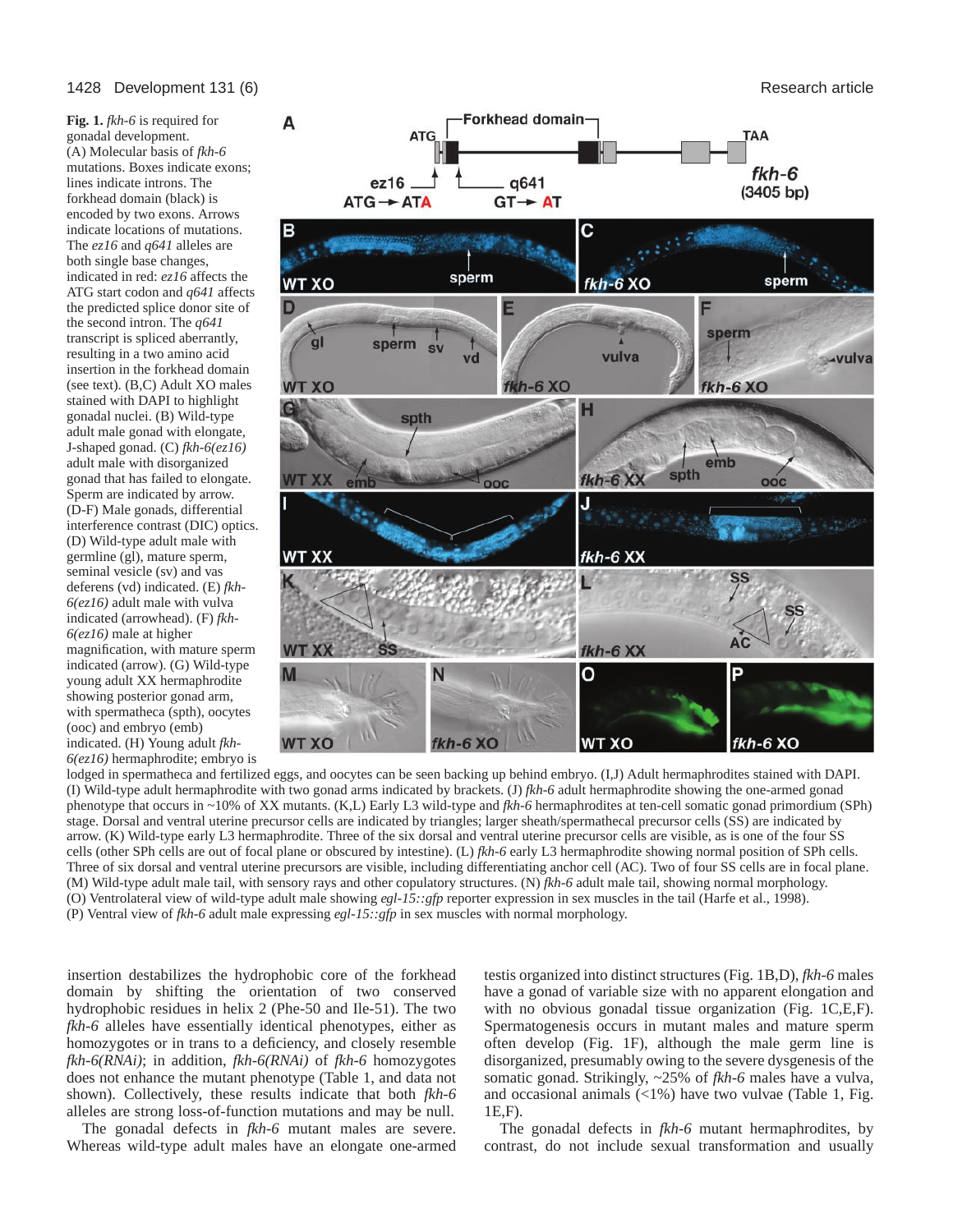|                   |           | Male gonad morphology (%) |       |     |          | Hermaphrodite gonad morphology (%) |        |                  |
|-------------------|-----------|---------------------------|-------|-----|----------|------------------------------------|--------|------------------|
| Genotype*         | Wild type | Not elongated             | Vulva | n   | Two arms | One arm                            | No arm | $\boldsymbol{n}$ |
| Wild type         | 100       |                           |       | 104 | 100      |                                    |        | 146              |
| $fkh-6(ez16)$     |           | 100                       | 26    | 211 | 90       |                                    |        | 312              |
| $fkh-6(q641)$     |           | 100                       | 25    | 198 | 92       |                                    |        | 326              |
| fkh-6(ez16)/ccDf4 |           | 100                       | 21    | 122 | 94       | 6                                  |        | 247              |
| fkh-6(q641)/ccDf4 |           | 100                       | 28    | 119 | 96       |                                    |        | 113              |

**Table 1.** *fkh-6* **adult gonad phenotypes**

|  |  | Table 2. Leader cells in $fkh-6$ males and hermaphrodites $(\%)^*$ |
|--|--|--------------------------------------------------------------------|
|--|--|--------------------------------------------------------------------|

|                                  |    |    |    |            |            |     | $+$        |    |  |
|----------------------------------|----|----|----|------------|------------|-----|------------|----|--|
| Genotype <sup>†</sup>            | LC | LC |    | <b>DTC</b> | <b>DTC</b> | DTC | <b>DTC</b> | n  |  |
| $lag-2::gfp$ XO                  |    | 98 |    |            |            | 96  |            | 70 |  |
| $fkh-6(q641)$ ; lag-2:: $gfp$ XO | 94 | O  |    |            | 14         | 33  | 48         | 64 |  |
| $lag-2::gfp$ XX                  | na | na | na |            |            | 97  | 0          | 40 |  |
| $fkh-6(q641)$ ; lag-2:: $gfp$ XX | na | na | na |            | 16         | 83  |            | 97 |  |

\*Linker cell (LC) and distal tip cell (DTC) were scored by GFP fluorescence; LCs scored as intense expression with typical LC morphology. DTCs in hermaphrodite observed as bright cells at the anterior and posterior end. DTCs in males are observed as small, faint expression cells.

na, not applicable.

do not affect overall gonadal morphology. Wild-type hermaphrodites have two symmetrical ovotestes with sheath, spermatheca and uterus (Fig. 1G,I; Table 1), and most *fkh-6* hermaphrodites have this same morphology (Fig. 1H; Table 1). In addition, sheath/spermathecal precursors are present at the normal time and position in early L3 (Fig. 1K,L; *n*=30) and form a spermatheca that expresses the spermathecal marker *leEx780* (*n*=50; data not shown). However, during L4, sheath/spermathecal daughters assume unusual and variable positions, and the adult spermatheca appears blocked, with embryos accumulating in the proximal sheath (Fig. 1H). A rarer hermaphrodite defect is the presence of only one of the two normal ovotestes (compare Fig. 1I with 1J; Table 1), which appears to result from the loss of a distal tip cell (see below). We conclude that *fkh-6* affects gonadogenesis in both sexes, but its affect on overall gonadal morphogenesis is largely male specific.

Gametogenesis appears normal in *fkh-6* hermaphrodites: spermatogenesis is followed by oogenesis and fertilization occurs (Fig. 1H). However, embryonic development arrests prior to hatching and all *fkh-6* hermaphrodites are infertile (*n*>500). This maternal effect lethality could reflect a requirement in the somatic gonad, the germline, or the early embryo. To distinguish between these possibilities, we analyzed germ line mosaics (Materials and methods). In these animals, a rescuing *fkh-6* array was present in the mother but was not transmitted to progeny, indicating loss of the array in the embryonic cell lineage leading to the germline (*n*=5). All germline mosaic hermaphrodites produced large broods of viable *fkh-6* mutant progeny, demonstrating that neither germ line nor zygotic expression of *fkh-6* is required for viability. Instead, we suggest that the embryonic lethality results from somatic gonadal defects, perhaps owing to insufficient support of developing oocytes by somatic cells.

The *fkh-6* defects appear to be restricted to the gonad. Hermaphrodites and males are of normal size and have a growth rate similar to that of wild type. In addition, we observed no obvious defects in male tail differentiation (Fig. 1M,N) or sex muscle morphology and function (Fig. 1O,P). Males also display normal mating behavior, and do not accumulate yolk, indicating that the nervous system and intestine, respectively, are not feminized (data not shown).

## **fkh-6 males lack gonadal leader cells**

Gonadal morphogenesis is controlled by 'leader' cells, which guide elongation of the growing gonadal arms (Kimble and White, 1981). In males, the 'linker' cell has leader function, and two male distal tip cells (DTCs) control germline proliferation. The severe defects in elongation of *fkh-6* male gonads suggested that the linker cell might be missing or defective. To test this, we used *lag-2::gfp*, a marker intensely expressed in the large round linker cell and more faintly in the two small flat male distal tip cells (Siegfried and Kimble, 2002). Most *fkh-6(q641)* males lacked cells intensely expressing *lag-2::gfp* with linker cell morphology (94%, *n*=64), and many had abnormal numbers of DTCs (Table 2). Because the linker cell and male DTCs are generated during L1, these results suggest that *fkh-6* acts early in male gonadogenesis.

We also examined the generation of leader cells in hermaphrodites, again using *lag-2::gfp*. In hermaphrodites, one DTC resides at the distal end of each ovotestis. Hermaphrodite DTCs are bifunctional, controlling germline proliferation, as in males, and also guiding elongation of each growing gonadal arm (Kimble and White, 1981). Almost all wild-type hermaphrodites (97%, *n*=40, Table 2), and most *fkh-6* hermaphrodites (83%, *n*=97, Table 2) had two *lag-2::gfp*expressing DTCs. However, some *fkh-6* hermaphrodites had only one *lag-2::gfp* expressing DTC (16%, *n*=97, Table 2), consistent with the percentage of one-armed *fkh-6* hermaphrodite gonads we observed. The DTC deficit was already apparent in L2/L3 larvae: of 53 L2/L3s followed, 48 had two DTCs and also had two arms as adults, whereas five had one DTC and subsequently had one arm as adults. Loss of

<sup>†</sup>All strains harbor the high incidence of male mutation *him-5(e1490).*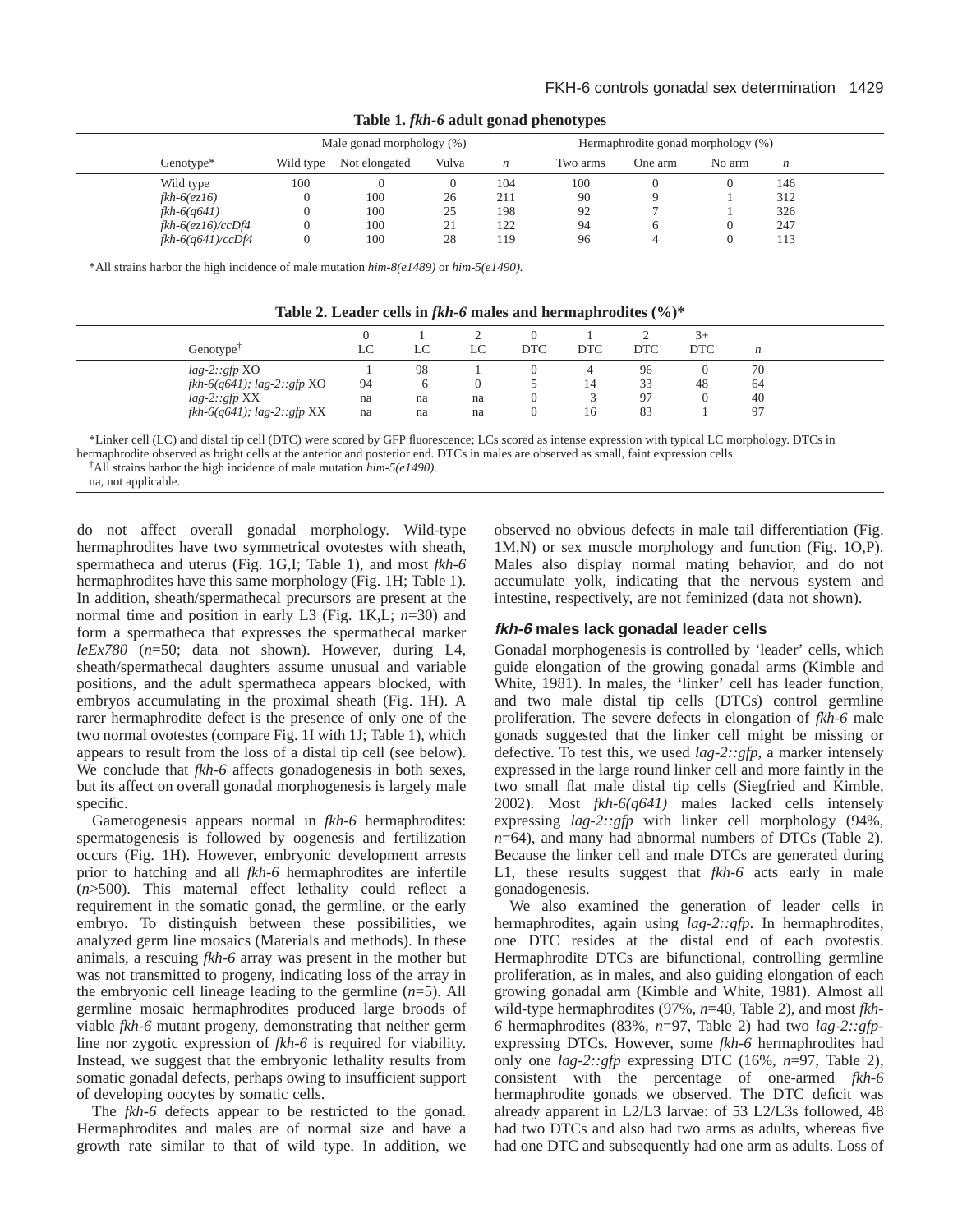#### 1430 Development 131 (6) **Research article Research article Research article Research article**

**Fig. 2.** Sex reversal of cell fates in the *fkh-6* male gonad. Left column (A,D,G,J,M): wild type XX hermaphrodites. Middle column (B,E,H,K,N): wild type XO males. Right column (C,F,I,L,O): *fkh-6(ez16)* mutant XO males. All panels are overlaid DIC and fluorescence images, except those showing *leIs8*, which are DIC images of β-gal stained animals. For each reporter, fluorescence images are identical exposures for all genotypes. Cell types expressing each reporter in wild-type hermaphrodites are as follows. *cdh-3::gfp* is expressed in the hermaphrodite anchor cell (AC, arrow), but not in wild-type males. *lim-7::gfp* is expressed in hermaphrodite sheath cells. *leIs8* is a *lacZ* reporter



expressed in hermaphrodite spermathecal cells and some uterine cells. *leEx780* is a *gfp* reporter expressed in spermathecal cells. *ezIS1* is a *gfp* reporter not expressed in hermaphrodites, but expressed in male seminal vesicle and vas deferens (see Materials and methods).

the hermaphrodite DTC might result from an early lineage defect, the death of the DTC or its transformation to another cell type. Distinguishing these possibilities was impractical given the low penetrance. The *lag-2::gfp* transgene was a mild enhancer of one-armed gonads, an effect also seen in wild-type and with other gonadogenesis mutants (Siegfried and Kimble, 2002).

#### **Feminization of cell fates in the fkh-6 male gonad**

In wild-type hermaphrodites, vulval development is induced by the anchor cell, a hermaphrodite-specific cell in the somatic gonad (Kimble, 1981). The vulvae present in *fkh-6* males suggested that the gonad might be feminized, possessing an anchor cell and possibly other hermaphrodite cell types. We tested this possibility using reporter transgenes specific for hermaphrodite gonadal cells. First, we asked whether *fkh-6* male gonads make an anchor cell. In wild-type animals, the *cdh-3::gfp* marker is expressed specifically in hermaphrodite anchor cells and is not expressed in the male gonad (Pettitt et al., 1996) (Fig. 2A,B). Remarkably, almost all *fkh-6(ez16)* males (97%, *n*=64), expressed *cdh-3::gfp* in at least one anchor cell (Fig. 2C), and most had more than one (83%), with an average of four. The anchor cells present in *fkh-6* XO gonads demonstrate that the *fkh-6* male gonad is feminized and are likely to be responsible for induction of male vulvae. *fkh-6* hermaphrodites do not have supernumerary anchor cells: all animals examined had a single *cdh-3::gfp*-expressing cell in the gonad (*n*=50). The frequency of vulvae in *fkh-6* males is lower than the frequency of *cdh-3::gfp*-expressing cells (25% versus 97%). This suggests that some of the *cdh-3::gfp*expressing cells may not have full anchor cell function.

We next tested reporters for other hermaphrodite-specific somatic gonadal cell types. We used *lim-7::gfp* to mark production of hermaphrodite sheath cells (Hall et al., 1999),

*leIs8* to mark spermatheca and uterine cells (Hope, 1991) and *leEx780* to mark spermathecae (gift of Ian Hope). Each marker was expressed in wild-type hermaphrodite gonadal cells and absent from wild-type male gonads (Fig. 2, left and center columns) but all were expressed in *fkh-6* male gonads [*lim-7::gfp:* 33%, *n*=51 (Fig. 2F), *leIs8*: 100%, *n*=35 (Fig. 2I), *leEx780*: 36%, *n*=20 (Fig. 2L)]. Expression of these hermaphrodite-specific markers was variable in *fkh-6* males with respect to both the number and the position of cells. The expression of multiple hermaphrodite-specific gonadal markers indicates that the *fkh-6* male gonad is extensively feminized.

To test whether the feminization of *fkh-6* male gonads is complete, we examined expression of two male-specific gonadal markers. We used *ezIs1* to score seminal vesicle and vas deferens cells. In wild type, *ezIs1* is not expressed in hermaphrodites  $(n \ge 1000)$  (Fig. 2M), but is expressed in all male gonads from L4 through adulthood (*n*≥1000) (Fig. 2N). In *fkh-6(ez16)* males, a few gonadal cells expressed *ezIs1* in 25% of animals (*n*=52), indicating the presence of seminal vesicle or vas deferens cells (Fig. 2). Similarly, *egl-5::gfp*, which is expressed in four seminal vesicle valve cells in wildtype adult males (Ferreira et al., 1999), was expressed in one cell in 21% of *fkh-6* mutant male gonads (*n*=30). Neither male marker was expressed in *fkh-6* hermaphrodites (not shown). We conclude that the feminization of *fkh-6* XO gonads, although extensive, is not complete, and that *fkh-6* XX gonads are not masculinized.

#### **Feminization of early gonadogenesis in fkh-6 males**

We next asked whether early gonadogenesis during the first larval stage (L1) in *fkh-6* mutants resembles that of males or hermaphrodites. At hatching, the L1 gonadal primordium consists of four cells: two somatic gonadal precursor cells (Z1 and Z4) occupy the poles and flank two central germ line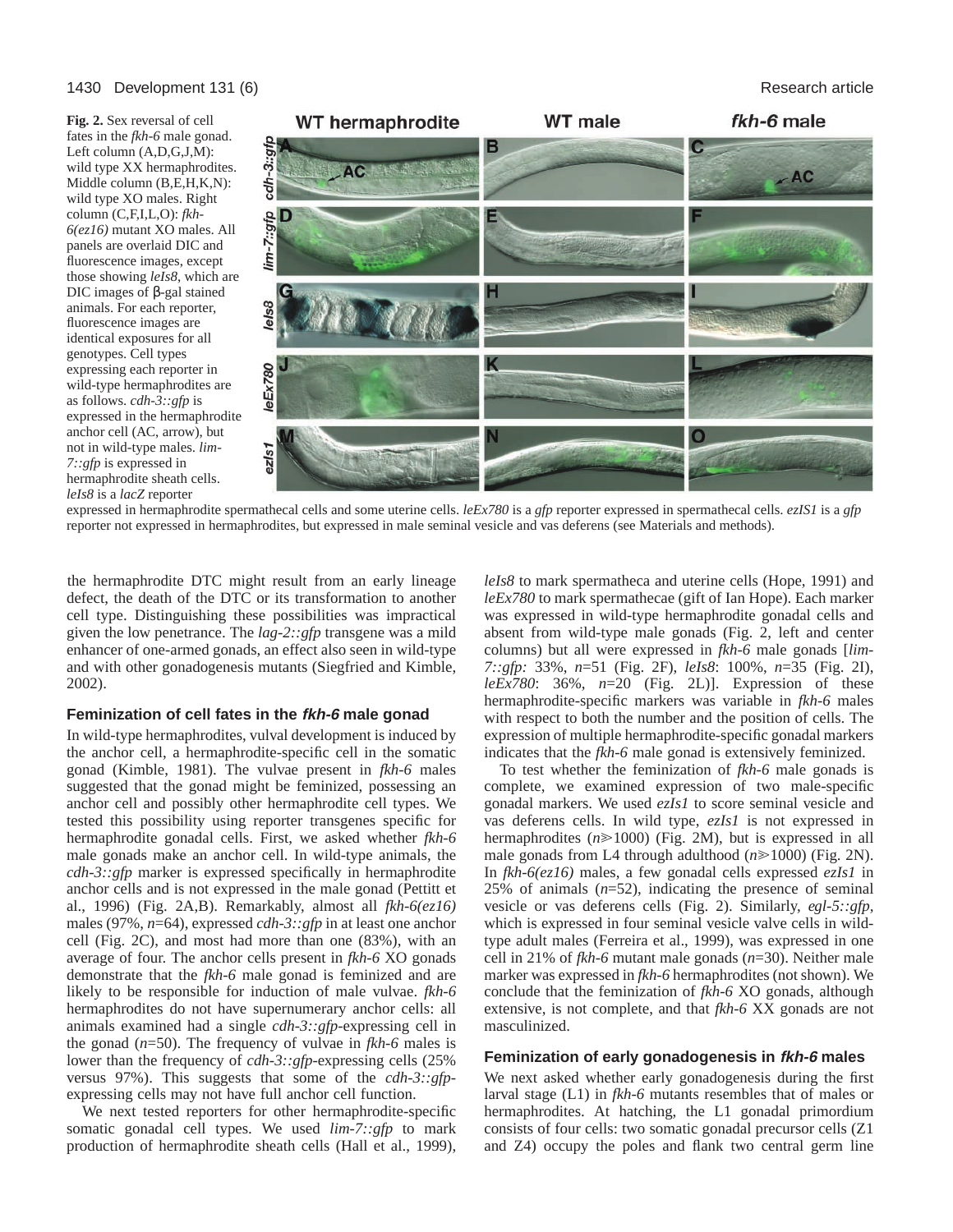

do not migrate anteriorly (*n*=8), and Z1.a/Z4.p were able to divide (broken lines, 3/6 cells examined). In animals with Z1.a/Z4.p divisions, extra DTCs were observed. (E,F) DIC micrographs of L1 developing gonad. (E) Wild-type male. Z1.a is smaller than Z1.p. Z4.p (out of focal plane) is similarly smaller than Z4.a. (F) *fkh-6 (q641)* male. Z4.a and Z4.p are about the same size; Z1.a and Z1.p (out of focal plane) also are similar in size.

precursor cells (Z2 and Z3) (Hubbard and Greenstein, 2000). This four-cell primordium is morphologically indistinguishable in the two sexes; sexual dimorphism is established during and after the first Z1/Z4 division and involves three sex-specific events (Kimble and Hirsh, 1979) (Fig. 3A,C). First, Z1/Z4 daughter cells have a more pronounced size asymmetry in XO than XX gonads: in males, Z1.a and Z4.p are visibly smaller than their sisters Z1.p and Z4.a, while in hermaphrodites these sisters appear similar in size. Second, in males Z1.p and Z4.a migrate anteriorly, while in hermaphrodites they retain their central positions. Third, Z1.a and Z4.p do not divide in males, but do in hermaphrodites.

The four-cell gonadal primordium in *fkh-6* males was morphologically normal (*n*=8), but the subsequent L1 development of Z1 and Z4 resembled that of hermaphrodites rather than males (Fig. 3). Thus, in *fkh-6* XO gonads, the first Z1/Z4 division produced daughters of nearly equal size (8/8 cases, Fig. 3E versus 3F), Z1.p and Z4.a failed to migrate (8/8 cases, Fig. 3D), and Z1.a and Z4.p were able to divide (3/6 cases). After this stage the *fkh-6* male gonad lineage became variably abnormal and specific cell divisions were not followed further; observation in later larval stages (L2, L3, L4) revealed that the eight-cell somatic gonadal primordium typical of male gonadogenesis did not develop in *fkh-6* males. However, the

10-cell somatic gonadal primordium typical of hermaphrodites was not seen either; instead, the gonad became a disorganized mass composed of variable numbers of somatic gonadal and germ cells. To determine whether the extra division of Z1.a and Z4.p generates the extra DTCs seen in about half the *fkh-6(q641)* males (Table 2), we examined *fkh-6(q641)*; *lag-2::gfp* males. Indeed, the extra division of Z1.a or Z4.p could produce extra DTCs (2/4 did not divide and had no extra DTCs; 2/4 did divide and had extra DTCs, Fig. 3D). In summary, cellular events of L1 gonadogenesis are feminized in *fkh-6* mutant males, consistent with the feminization of *fkh-6* somatic gonadal cell fates we observed in later larval stages.

We also examined L1 gonadogenesis in *fkh-6* XX hermaphrodites. The four-cell gonadal primordium appeared normal (*n*=30), and the first divisions of Z1 and Z4 were typical of wild-type hermaphrodites (*n*=2). However, Z1/Z4 cell divisions were slower than wild-type in both XX and XO *fkh-6* mutants (Fig. 3B,D). By contrast, no delay occurred in the first two rounds of the B lineage (*n*=8), suggesting that *fkh-6* does not affect cell divisions generally.

#### **fkh-6::gfp expression is gonad-specific**

To study *fkh-6* expression, we made two GFP reporters. One, a transcriptional reporter, *fkh-6(pro)::gfp,* contains 6.7 kb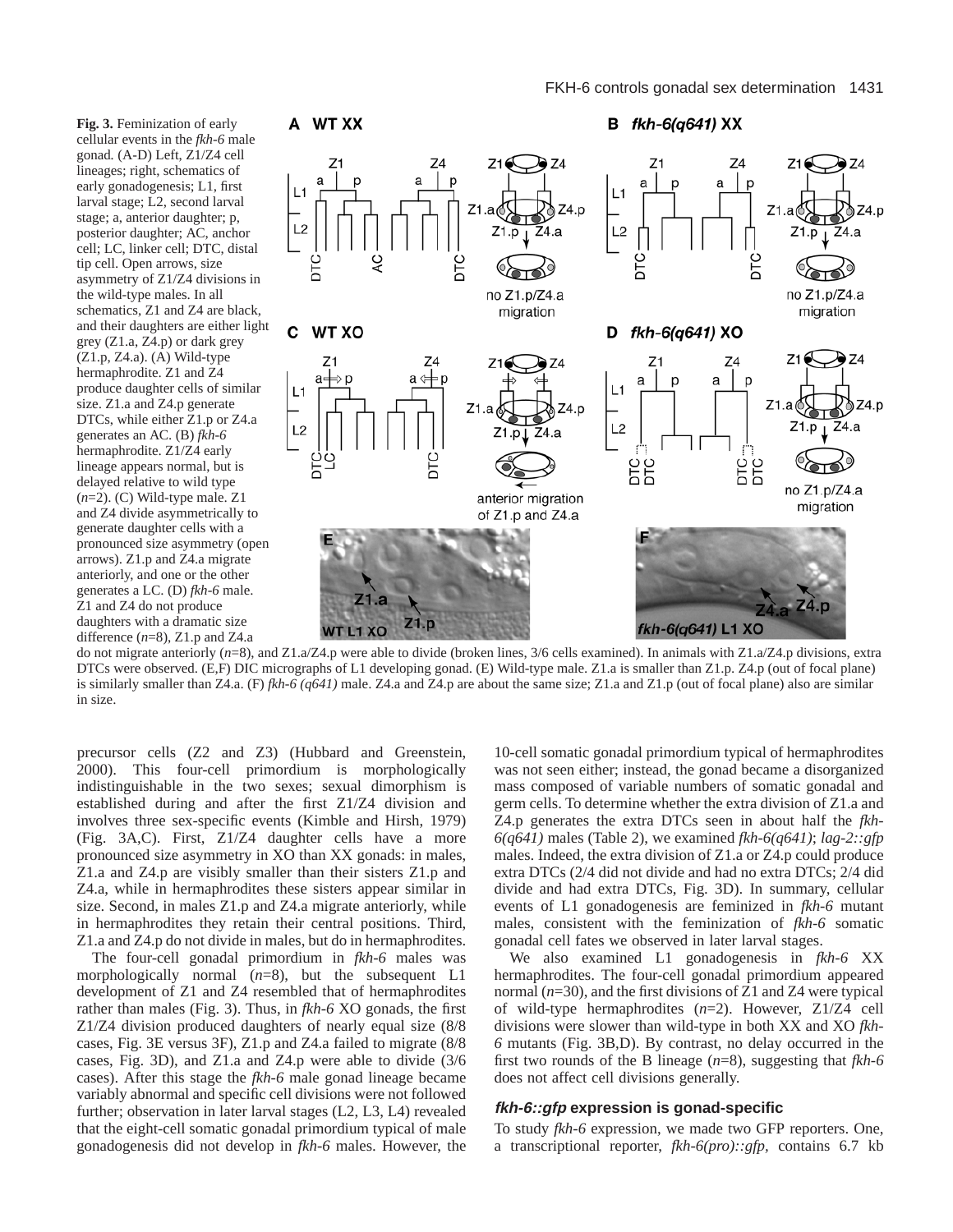#### 1432 Development 131 (6) **Research article Research article Research article Research article**



**Fig. 4.** *fkh-6::gfp* is expressed in the early somatic gonad and the spermatheca. (A-H) Expression of integrated *fkh-6(pro)::gfp* array. (A,B) DIC and fluorescence micrographs in four-cell gonad of wild-type L1 male, with *fkh-6::gfp* expression in Z1 and Z4 (arrows). (C,D) Four-cell gonad of wild-type L1 hermaphrodite showing expression in Z1 (arrow). Z4 is out of focal plane. (E,F) Wild-type male gonad in late L1, with expression of *fkh-6::gfp* reporter in four daughters of Z1 and Z4, which have moved to the anterior (bracket). Reporter expression is no longer detectable in hermaphrodites by this stage (not shown). (G,H) Wild-type L4 hermaphrodite expressing *fkh-6::gfp* reporter in spermatheca (spth) and weakly in sheath (sh). Fluorescence outside the gonad in these images is intestinal autofluorescence. Reporter expression is not detected in males at this stage (not shown).

upstream of the predicted initiation codon and fuses the *gfp*coding region in frame at the beginning of exon 2. The other reporter, *fkh-6(FL)::gfp*, contains the same 6.7 kb of upstream sequences, followed by genomic sequences containing the complete *fkh-6* coding region, and the *gfp*-coding region fused in frame immediately 5′ to the FKH-6 stop codon. This reporter fully rescued *fkh-6* male gonadal defects and restored hermaphrodite self-fertility, suggesting appropriate spatial and temporal expression.

The two reporters have the same expression pattern. Both are expressed in Z1 and Z4 of XO (Fig. 4A,B) and XX (Fig. 4C,D) L1 larvae. However, later during L1, the timing of expression is sexually dimorphic: in XO larvae reporter expression persists until late L1 in Z1/Z4 descendants, whereas in XX larvae it decreases in mid L1 and is undetectable by late L1 (Fig. 4E,F, not shown). Later expression also is sexually dimorphic. In L3 hermaphrodites, the *fkh-6* reporters resume expression in sheath-spermathecal precursor cells, continuing through adulthood in spermatheca and weakly in proximal sheath (Fig. 4G,H; data not shown). By contrast, no expression was observed in XO animals past the L1 stage. Reporter expression is consistent with *fkh-6* mutant defects in L1 male gonadal morphogenesis and in hermaphrodite gonadal differentiation during L3 and L4. No expression was detectable outside the gonad in larvae or adults of either sex.

# **fkh-6 acts downstream of tra-1 and tra-2 to control early gonadogenesis**

The gonad-specific sexual transformation of *fkh-6* mutants indicates that *fkh-6* is a tissue-specific sex-determining gene. We therefore investigated the relationship of *fkh-6* to two key genes of the global sex determination pathway (Fig. 5A). The *tra-1* and *tra-2* genes normally promote female development: XX *tra-1* or *tra-2* null mutants are strongly masculinized (Hodgkin and Brenner, 1977). Two simple models could account for the role of *fkh-6* in promoting male development of the gonadal primordium. First, *fkh-6* could block the feminizing activities of *tra-1* or *tra-2* in males. Conversely, *tra-1* or *tra-2* could block the masculinizing activity of *fkh-6* in hermaphrodites. To distinguish between these alternatives, we examined *fkh-6; tra-1* and *fkh-6 tra-2* double mutants. The gonads of *fkh-6 tra-2* double mutants closely resembled those of *fkh-6* single mutants (no elongation, disorganized, frequent vulval induction), indicating that *fkh-6* is epistatic to *tra-2* and is likely to act downstream of *tra-2* to promote male development (Table 3).

The genetic relationship between *fkh-6* and *tra-1* is more

|  | Table 3. fkh-6 is epistatic to the global sexual regulators tra-2 and tra-1 |  |
|--|-----------------------------------------------------------------------------|--|
|  |                                                                             |  |

|                                   | Gonad phenotype $(\%)^*$ |                       |                  |                           |       |                  |
|-----------------------------------|--------------------------|-----------------------|------------------|---------------------------|-------|------------------|
| Genotype <sup>†</sup>             | Elongated<br>wild type   | Elongated<br>abnormal | Not<br>elongated | Four-to<br>six-cell gonad | Vulva | $\boldsymbol{n}$ |
| $fkh-6(q641)XO‡$                  |                          |                       | 100              |                           | 25    | 198              |
| $tra-2(e1095)$ XX                 | 100                      |                       |                  |                           |       | 97               |
| $fkh-6(q641)$ tra-2(e1095) XX     |                          |                       | 100              |                           | 28    | 128              |
| $tra-I(e1099)$ XX                 | 31                       | 51                    | 18               |                           |       | 51               |
| $fkh-6(q641)/+$ ; tra-1(e1099) XX |                          | 57                    | 20               |                           |       | 69               |
| $fkh-6(q641);$ tra-1(e1099) XX    |                          |                       | 10               | 90                        |       | 42               |

\*Gonad morphology was scored by DIC optics.

†XO animals all harbor the high incidence of male mutation *him-5(e1490).* 

‡*fkh-6(q641)* data are also presented in Table 1.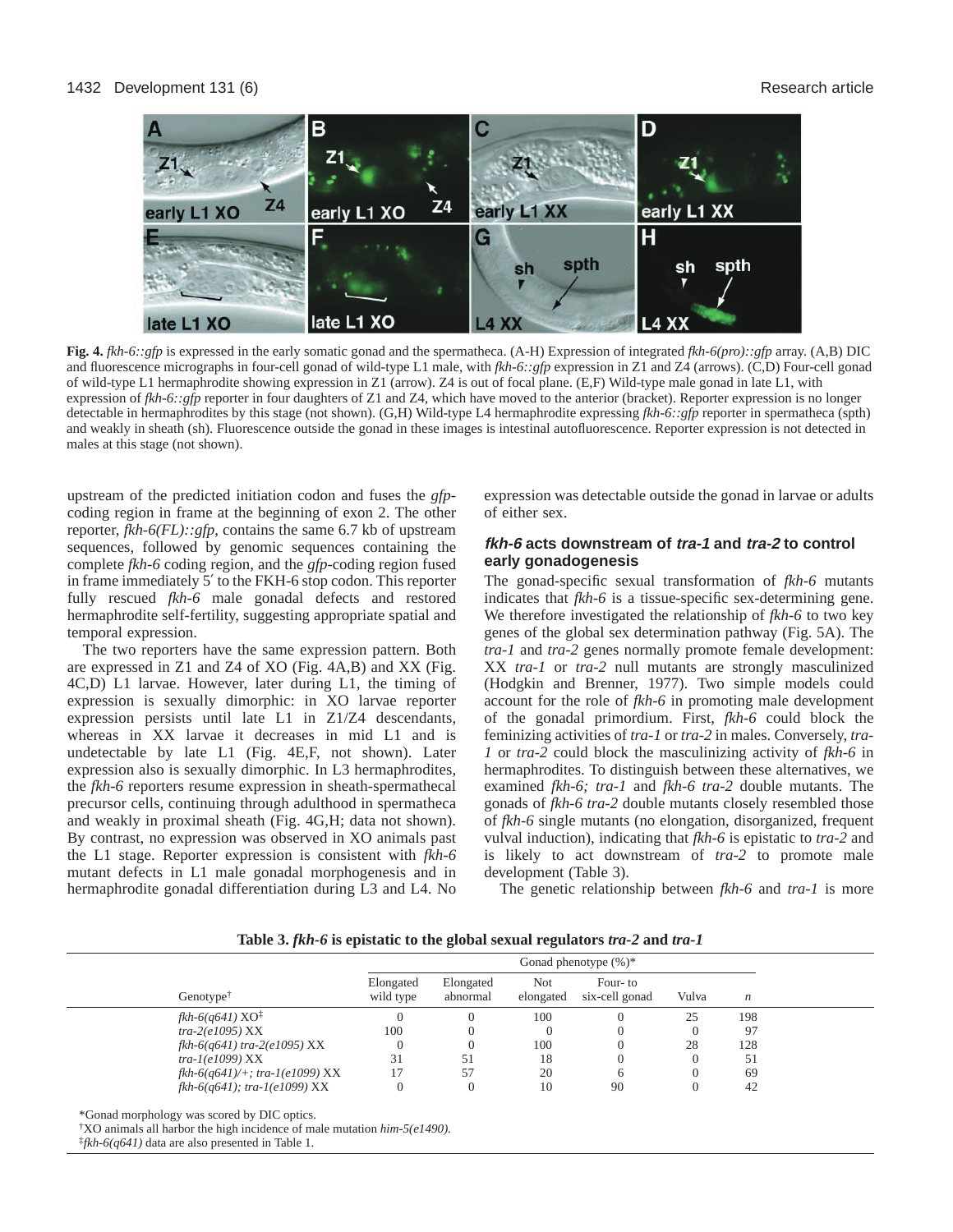

complex. The terminal phenotype of *fkh-6; tra-1* double mutants indicates a synergistic effect on gonadogenesis. Specifically, the entire gonad of most adult *fkh-6; tra-1* XX double mutants possessed only ~10 total cells (somatic plus germline) and no vulva, and in *fkh-6; tra-1* double mutants observed continuously, gonadal development arrested with only four to six total Z1/Z4 descendants and a similar number of germ cells (*n*=8) (Fig. 5B, Table 3). Development of nongonadal tissues was not similarly arrested, and these tissues were typical of *tra-1* single mutants. This type of very early gonadal arrest has not been seen in either *fkh-6* or *tra-1* single

#### FKH-6 controls gonadal sex determination 1433

**Fig. 5.** *fkh-6* acts downstream of *tra-1* in the early gonad. (A) Simplified version of *C. elegans* sex-determination pathway (Hodgkin et al., 1986). The ratio of X chromosomes to autosomes (Madl and Herman, 1979) signals via a regulatory cascade and regulates *tra-1*, such that high *tra-1* activity promotes female somatic development and represses male development. Early genes in the pathway and some genetic interactions are not shown. (B) Gonad is severely underdeveloped in *fkh-6;tra-1* XX adult (broken line indicates gonadal boundary). (C-E) Comparison of Z4 daughters in *fkh-6*, *tra-1*, and *fkh-6; tra-1* mutants. Z4.a and Z4.p are similar in size in *fkh-6(q641)* XO L1 male, whereas Z4.a is larger than Z4.p in *tra-1(e1099)* XX L1 pseudomale. In *fkh-6; tra-1* double mutant XX L1 pseudomales, Z4.a and Z4.p are similar in size. Z1 daughters (out of focal plane) have the same size polarities. (F) Summary of early events of gonadogenesis in *fkh-6* and *tra-1* single mutants and *fkh-6; tra-1* double mutants. Relative sizes of Z1 and Z4 daughters and male-specific anterior migration of Z1.p and Z4.a were scored. Eight Z1/Z4 divisions were scored for each mutant class (*fkh-6* XO*, tra-1* XX*,* and *fkh-6; tra-1* XX). (G,H) DIC and fluorescence images showing *tra-1::gfp* expression in the gonadal primordium of *fkh-6(q641)* XO L1 male. Arrowhead indicates Z4. Reporter also is expressed in Z1, which is out of focal plane. Other brightly expressing nuclei are intestinal. (I,J) DIC and fluorescence images showing *fkh-6(pro)::gfp* expression in the gonadal primordium of *tra-1(e1099)* XX L1 pseudomale. Z1 (arrow) and Z4 daughters (arrowheads) express *fkh-6::gfp.* Z4 daughters are displaced to the dorsal side of the gonad, a common *tra-1* defect (L.M. and J.K., unpublished). (K) Summary of *fkh-6::gfp* and *tra-1::gfp* expression. Wild-type timing of Z1/Z4 division and anterior migration of Z1.p/Z4.a is indicated at top (unbroken lines). Periods of GFP reporter expression in wild-type and mutant transgenic animals are indicated (broken-ended lines indicate imprecision in timing of expression).

mutants (Hodgkin, 1987; Schedl et al., 1989). We suggest that the two genes may have a partially overlapping function in gonadal cell proliferation.

We next examined the relationship of *tra-1* and *fkh-6* in controlling Z1/Z4 divisions. We found that Z1/Z4 divisions in *fkh-6; tra-1* mutants resemble those in *fkh-6* single mutants rather than those in *tra-1* single mutants (Fig. 5C-F). The detailed cellular analysis of *tra-1* single mutants will be described elsewhere (L.M., unpublished). The Z1/Z4 cell division and movements of their daughters in *tra-1* mutants have characteristics typical of wild-type XO males (e.g. asymmetric division, anterior migration) (Fig. 5D,F). By contrast, in both *fkh-6* single mutants (Fig. 5C) and in *fkh-6; tra-1*

double mutants (Fig. 5E), the Z1 and Z4 divisions are not markedly asymmetric, and none of the daughters move to the anterior (summarized in Fig. 5F). Thus, for these early events of gonadogenesis, *fkh-6* is epistatic to *tra-1*, suggesting that *fkh-6* acts downstream of *tra-1* to specify a male-specific division of Z1 and Z4 and the male-specific anterior migration of Z1/Z4 daughters.

To investigate the relationship of *tra-1* and *fkh-6* at the molecular level, we employed GFP reporters for each gene (Fig. 5G-J; summarized in Fig. 5K). A *tra-1::gfp* transgene is expressed in Z1 and Z4 and their descendents, both in wild-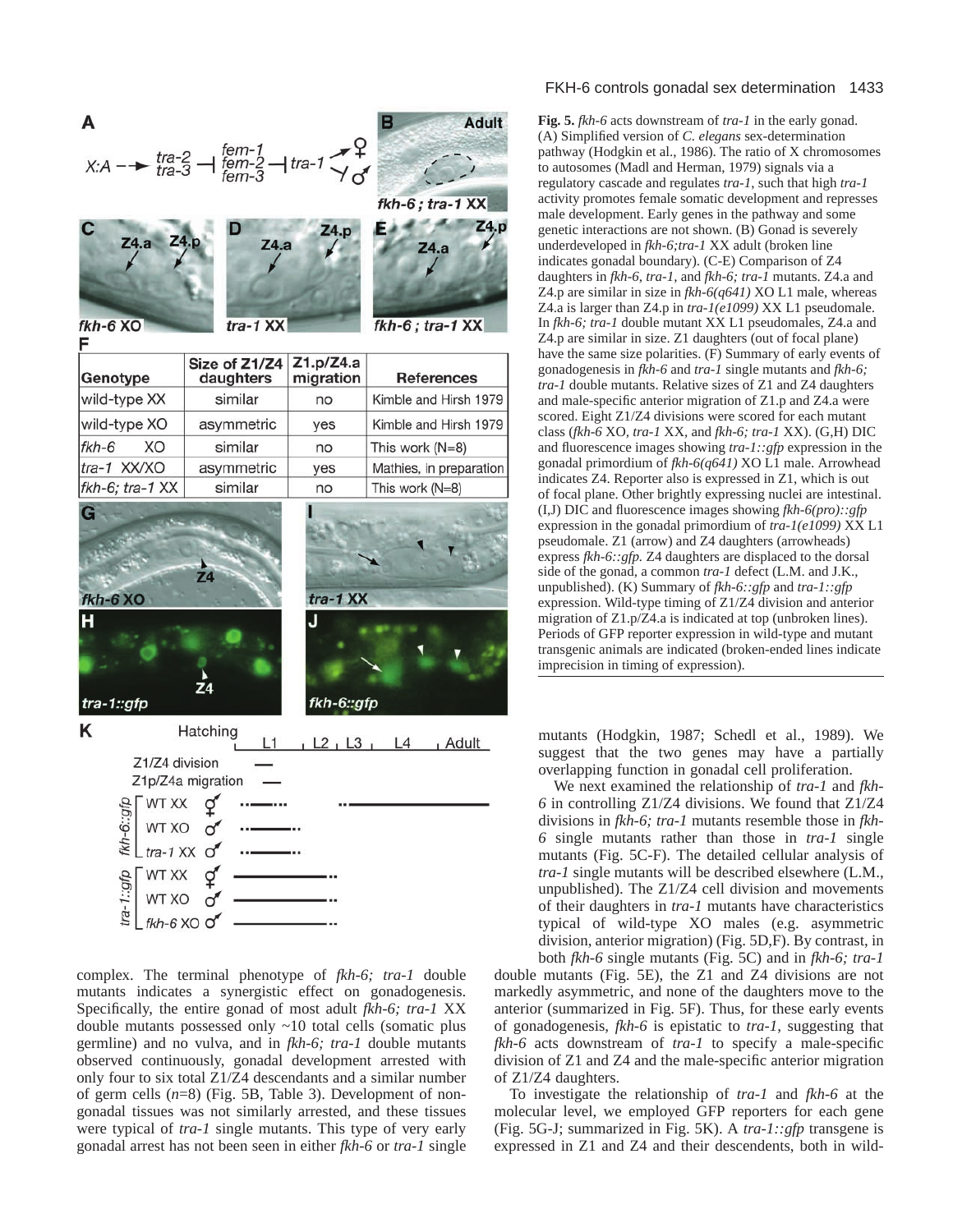#### 1434 Development 131 (6) Research article

type XX and XO L1 gonads (L.M. and J.K., unpublished) and in *fkh-6* mutant L1 gonads, with no obvious change in pattern or timing (Fig. 5G,H). This lack of effect is consistent with the genetic epistasis result placing *tra-1* upstream of *fkh-6* at this early stage of gonadogenesis. By contrast, *fkh-6::gfp* expression in the L1 XX gonad was extended by removal of *tra-1* activity. Thus, whereas *fkh-6::gfp* in wild-type XX animals was undetectable by late L1, its expression continued into late L1 in *tra-1(null)* XX pseudomales (Fig. 5I,J); likewise, the L3 to adult expression of *fkh-6::gfp* observed in wild-type XX hermaphrodites was absent in *tra-1* XX pseudomales (not shown). This dependence of *fkh-6::gfp* expression on *tra-1* but not vice versa (summarized in Fig. 5K) is consistent with the genetic epistasis observed in early L1 gonads of *fkh-6; tra-1* double mutants. To ask whether TRA-1A might directly repress *fkh-6* transcription, we examined the 5′ flanking region of *fkh-6* present in the GFP reporters, and identified one close match to the TRA-1A DNA-binding consensus (TTGGTGGTC from –6523 to –6531 relative to the initiation codon). However, we did not find this site in the related nematode *C. briggsae*, and mutating it to TTCTGCAGC, a change that should eliminate regulation by TRA-1A in vivo (Yi et al., 2000), did not affect the level or timing of *fkh-6::gfp* expression in either sex (data not shown). We conclude that *tra-1* affects the timing of early *fkh-6* expression, but probably not by direct transcriptional repression (see Discussion).

# **Discussion**

# **fkh-6 and gonadal sex determination**

In this paper, we show that *fkh-6* is a gonad-specific sexual regulator that promotes male development: in *fkh-6* mutant males, early cellular events of gonadogenesis occur in the hermaphrodite mode and later, when gonadal cells differentiate, they express hermaphrodite markers. The sexual transformations evident in *fkh-6* males indicate that *fkh-6* is not only required for male differentiation, but also determines male identity of gonadal cells. By contrast, overall gonadal morphogenesis in *fkh-6* hermaphrodites is largely normal and sexual identity is unaffected. The function of *fkh-6* seems to be limited to the gonad: non-gonadal aspects of male development and behavior appear normal, and *fkh-6* reporter genes are expressed only in the gonad. Genetic epistasis experiments indicate that *fkh-6* acts downstream of *tra-2*, and also downstream of *tra-1*, at least to control early malespecific events of gonadogenesis (male-specific Z1/Z4 division and male-specific migration of Z1/Z4 daughters). Therefore, we conclude that *fkh-6* is a gonad-specific sexdetermining gene that acts downstream of the global sex determination pathway.

### **fkh-6 controls multiple aspects of male gonadogenesis**

The L1 gonad in *fkh-6* mutant males is sexually transformed in several respects: the Z1/Z4 divisions lack male-specific size asymmetry, and their proximal daughters do not undergo their male-specific anterior migration. Furthermore, Z1.a and Z4.p, which do not divide in wild-type males, do divide in *fkh-6* XO gonads. The expression of hermaphrodite gonadal markers from L3 through adult stages in *fkh-6* mutant males confirms

the sexual transformation. In these *fkh-6* males, the number and position of cells expressing each gonadal marker gene varies. This is likely to reflect variability in the extent of feminization of the mutant gonad, resulting in a variably intersexual cell lineage. In wild-type males, *fkh-6* reporters are expressed only during L1, suggesting that it is FKH-6 activity during this stage that determines the later male differentiation of gonadal cells.

We have considered two models to account for the range of defects in *fkh-6* male gonadogenesis. First, FKH-6 might independently control male-specific asymmetric division, cellular movement and cellular differentiation, canalizing each into the male mode. Alternatively, the initial division of Z1 and Z4 might determine whether subsequent events of gonadogenesis occur in the male mode, and FKH-6 might control the entire process by regulating only this first step. In this latter model, FKH-6 could, for example, regulate a malespecific determinant that is partitioned during the first Z1 and Z4 divisions, leading to male-specific cell migration and differentiation. There are a number of precedents for FKH transcription factors controlling asymmetry and cell polarity. For example, in *C. elegans*, UNC-130 acts in neuronal precursors to regulate their asymmetric division and confer distinct identities to daughter cells (Nash et al., 2000; Sarafi-Reinach and Sengupta, 2000). Similarly, in *Drosophila* the Jumeaux protein is required for proper localization and segregation of Numb in neuronal precursor cells (Cheah et al., 2000).

## **fkh-6 affects hermaphrodite and male gonadogenesis differently**

The pattern of early gonadal cell divisions, migration and differentiation appear largely normal in *fkh-6* mutant hermaphrodites until early L3, in sharp contrast with the situation in mutant males. Most importantly, there is no evidence of sex reversal in *fkh-6* hermaphrodites. Normal hermaphrodite structures (sheath, spermatheca, uterus) are present, but malformations become apparent from L3 onwards, and *fkh-6* hermaphrodites are infertile. The onset of defective gonadogenesis correlates with the hermaphrodite-specific expression of *fkh-6::gfp* reporters from L3 onwards. Germline mosaic analysis demonstrates that embryonic viability requires maternal *fkh-6* activity in somatic cells, but not in the maternal germ line or in zygotic cells.

Thus, while *fkh-6* affects gonadogenesis in both sexes, its functions are mostly distinct in hermaphrodites and males. An exception is that early divisions of somatic gonadal cells are slower than normal in both sexes. One possibility is that *fkh-6* controls an early cellular process that not only is intrinsic to the rate of cell division in gonads of both sexes, but also is essential for asymmetric division in the male gonad.

FKH-6 is required in the early XO gonad for male gonadogenesis and cell fate determination, and *fkh-6* reporters are expressed longer in the L1 gonad in males than in hermaphrodites. Is persistent FKH-6 expression sufficient to direct male gonadal fates in hermaphrodites? To address this question, we overexpressed FKH-6 using either of two promoters (W.C. and D.Z., unpublished). Overexpression using a heatshock promoter was highly toxic even with very mild heatshock conditions. Overexpression using the *lag-2* promoter to drive expression of FKH-6::GFP specifically in Z1/Z4 lineages showed no clear signs of masculinization.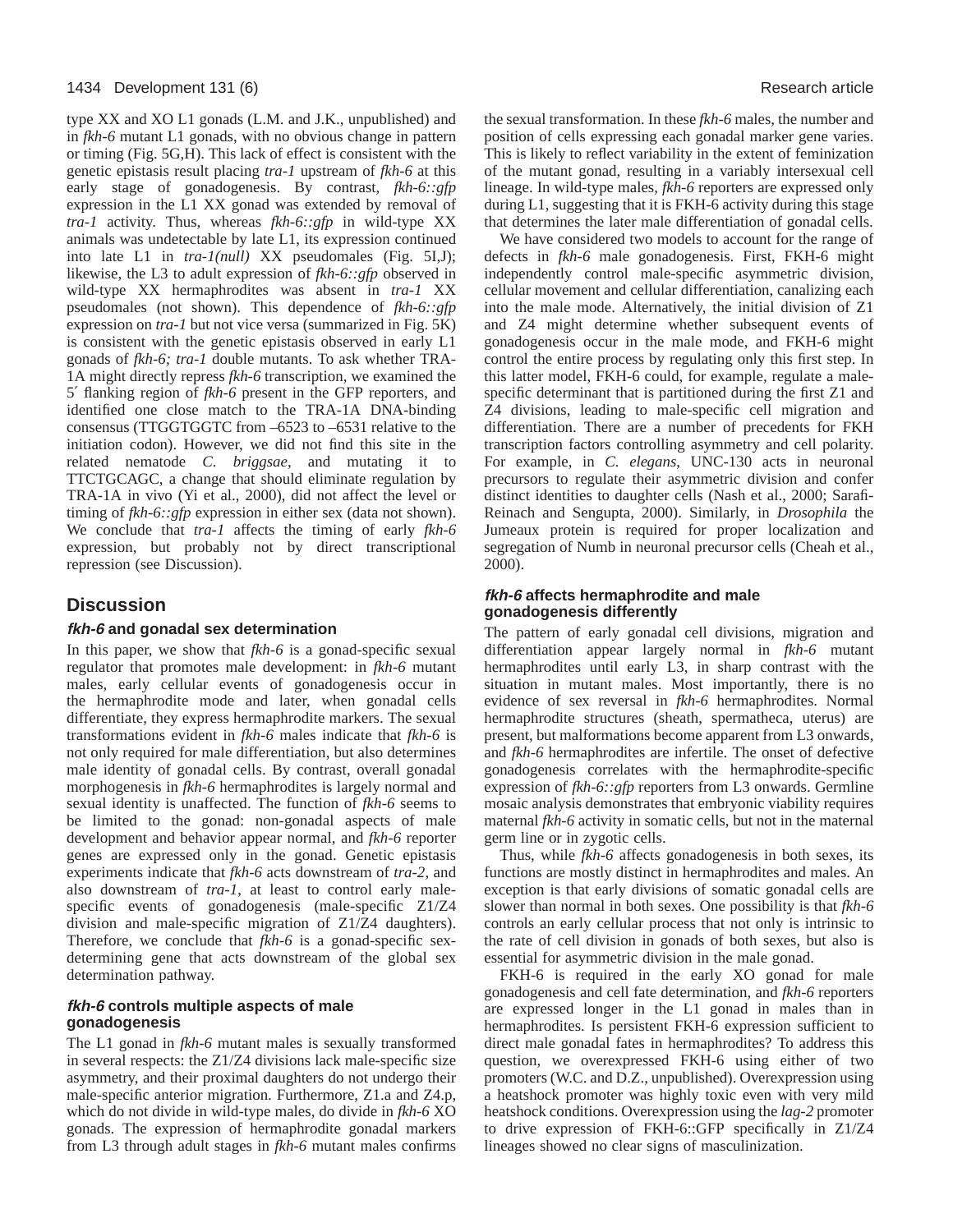### **fkh-6 links global and organ-specific sex determination**

The *tra-1* gene encodes the terminal regulator in the global somatic sex-determination pathway (Hodgkin, 1987). We suggest that *fkh-6* acts downstream of *tra-1* to establish sexual dimorphism during the division of Z1/Z4 and in their daughters. This suggestion is based on two lines of evidence. First, *fkh-6* defects in the early L1 gonad are epistatic to those of *tra-1*; and second, *fkh-6::gfp* expression in XX animals is extended during L1 by a *tra-1(null)* mutation. As *tra-1* promotes female development and *fkh-6* promotes male development, *tra-1* activity is likely to inhibit *fkh-6* in the early XX gonad, allowing Z1 and Z4 to divide in the hermaphrodite mode. How does this occur? Mutating the only consensus TRA-1A binding site in a *fkh-6::gfp* reporter had no apparent effect on reporter expression (Fig. 5; data not shown). The simplest conclusion is that the inhibition of *fkh-6* expression by TRA-1A is indirect; however, it remains possible that TRA-1A regulates *fkh-6* transcription through a binding site we did not recognize or redundantly with another factor.

The roles of *fkh-6* and *tra-1* are not limited to sex determination. *fkh-6* mutants exhibit delayed cell divisions in both sexes, and *fkh-6;tra-1* double mutant males have a synthetic phenotype: shortly after the first division of Z1 and Z4, gonadogenesis arrests. By contrast, *fkh-6 tra-2* double mutant gonads do not arrest, and they resemble the *fkh-6* single mutant throughout gonadal development. This difference suggests that *tra-1* and *fkh-6* share a function distinct from that of the global sex determination pathway. A simple model is that both genes regulate proliferation of somatic gonadal cells, and are partially redundant for this function. This idea helps reconcile previous observations that *tra-1* null mutant gonads, while strongly masculinized, often are smaller than normal and disorganized (Hodgkin, 1987; Schedl et al., 1989), whereas null mutants in *tra-2* and other upstream genes develop gonads of normal size and morphology.

## **Is fkh-6 regulation of gonadal sexual development conserved?**

*fkh-6* is a gonad-specific regulator of sex determination. Is this role unique to *C. elegans*, or might forkhead genes be conserved regulators of gonadal sex determination? At least one forkhead gene, *Foxl2*, is expressed in developing gonads of a variety of vertebrates (Loffler et al., 2003), and is required in the mammalian gonad (Crisponi et al., 2001; De Baere et al., 2001). Like *fkh-6*, *Foxl2* is required in the female gonad in somatic cells that support the germline. However, unlike *fkh-6*, *Foxl2* is not required in the male gonad and *Foxl2* mutations have not been shown to cause sexual transformation. It is difficult to assess whether gonadal regulation by *fkh-6* and *Foxl2* in different phyla reflects evolutionary conservation or is an example of convergent evolution. *C. briggsae* has an unambiguous *fkh-6* homolog (Hope et al., 2003), but sequence conservation of the forkhead domain is insufficient for robust

phylogenetic analysis in more distant species, and FKH-6 lacks other conserved sequence motifs that might aid in identifying orthologs.

*fkh-6* provides an entry point for elucidating the process of gonadal sex determination in *C. elegans*. Once functionally equivalent genes are found in other phyla and more components of the *fkh-6* regulatory pathway are discovered, the evolutionary history of gonadal sex determination should become much clearer.

We thank Julie Ahringer, David Greenstein, Ian Hope and Michael Stern for providing clones and strains, and Micah Gearhart for help with structure alignments. We are grateful to Julie Illi and Annie Bea Thompson for technical assistance. We thank Tom Hays, Bob Herman and Jennifer Ross for critical reading of the manuscript, and members of the Zarkower and Kimble laboratories for helpful discussion. Some nematode strains used in this work were provided by the *Caenorhabditis* Genetics Center, which is funded by the NIH National Center for Research Resources (NCRR). This work was supported by a grant from the NIH to D.Z. (GM53099) and NIH Pre-doctoral Training Grant HD07480 (W.C. and K.T.). J.K. is an investigator of the Howard Hughes Medical Institute.

# **References**

- **Ashrafi, K., Chang, F. Y., Watts, J. L., Fraser, A. G., Kamath, R. S., Ahringer, J. and Ruvkun, G.** (2003). Genome-wide RNAi analysis of *Caenorhabditis elegans* fat regulatory genes. *Nature* **421**, 268-272.
- **Bargmann, C. I. and Avery, L.** (1995). Laser killing of cells in *Caenorhabditis elegans*. *Methods Cell Biol.* **48**, 225-250.
- Barton, M. K. and Kimble, J. (1990).  $fog-1$ , a regulatory gene required for specification of spermatogenesis in the germ line of *Caenorhabditis elegans*. *Genetics* **125**, 29-39.
- **Cheah, P. Y., Chia, W. and Yang, X.** (2000). Jumeaux, a novel *Drosophila* winged-helix family protein, is required for generating asymmetric sibling neuronal cell fates. *Development* **127**, 3325-3335.
- **Chen, P. and Ellis, R. E.** (2000). TRA-1A regulates transcription of *fog-3*, which controls germ cell fate in *C. elegans*. *Development* **127**, 3119-3129.
- **Christiansen, A. E., Keisman, E. L., Ahmad, S. M. and Baker, B. S.** (2002). Sex comes in from the cold: the integration of sex and pattern. *Trends Genet.* **18**, 510-516.
- **Cline, T. W. and Meyer, B. J.** (1996). Vive la difference: males vs females in flies vs worms. *Annu. Rev. Genet.* **30**, 637-702.
- **Conradt, B. and Horvitz, H. R.** (1999). The TRA-1A sex determination protein of *C. elegans* regulates sexually dimorphic cell deaths by repressing the *egl-1* cell death activator gene. *Cell* **98**, 317-327.
- **Crisponi, L., Deiana, M., Loi, A., Chiappe, F., Uda, M., Amati, P., Bisceglia, L., Zelante, L., Nagaraja, R., Porcu, S. et al.** (2001). The putative forkhead transcription factor FOXL2 is mutated in blepharophimosis/ptosis/epicanthus inversus syndrome. *Nat. Genet.* **27**, 159-166.
- **Dauwalder, B., Tsujimoto, S., Moss, J. and Mattox, W.** (2002). The *Drosophila takeout* gene is regulated by the somatic sex-determination pathway and affects male courtship behavior. *Genes Dev.* **16**, 2879-2892.
- **De Baere, E., Dixon, M. J., Small, K. W., Jabs, E. W., Leroy, B. P., Devriendt, K., Gillerot, Y., Mortier, G., Meire, F., van Maldergem, L. et al.** (2001). Spectrum of *FOXL2* gene mutations in blepharophimosis-ptosisepicanthus inversus (BPES) families demonstrates a genotype–phenotype correlation. *Hum. Mol. Genet.* **10**, 1591-1600.
- **Edgley, M. L. and Riddle, D. L.** (2001). LG II balancer chromosomes in *Caenorhabditis elegans*: *mT1(II;III)* and the *mIn1* set of dominantly and recessively marked inversions. *Mol. Genet. Genomics* **266**, 385-395.
- **Ellis, R. E. and Kimble, J.** (1995). The *fog-3* gene and regulation of cell fate in the germ line of *Caenorhabditis elegans*. *Genetics* **139**, 561-577.
- **Erdman, S. E. and Burtis, K. C.** (1993). The *Drosophila doublesex* proteins share a novel zinc finger related DNA binding domain. *EMBO J.* **12**, 527- 535.
- **Ferreira, H. B., Zhang, Y., Zhao, C. and Emmons, S. W.** (1999). Patterning of *Caenorhabditis elegans* posterior structures by the *Abdominal-B* homolog, *egl-5*. *Dev. Biol.* **207**, 215-228.